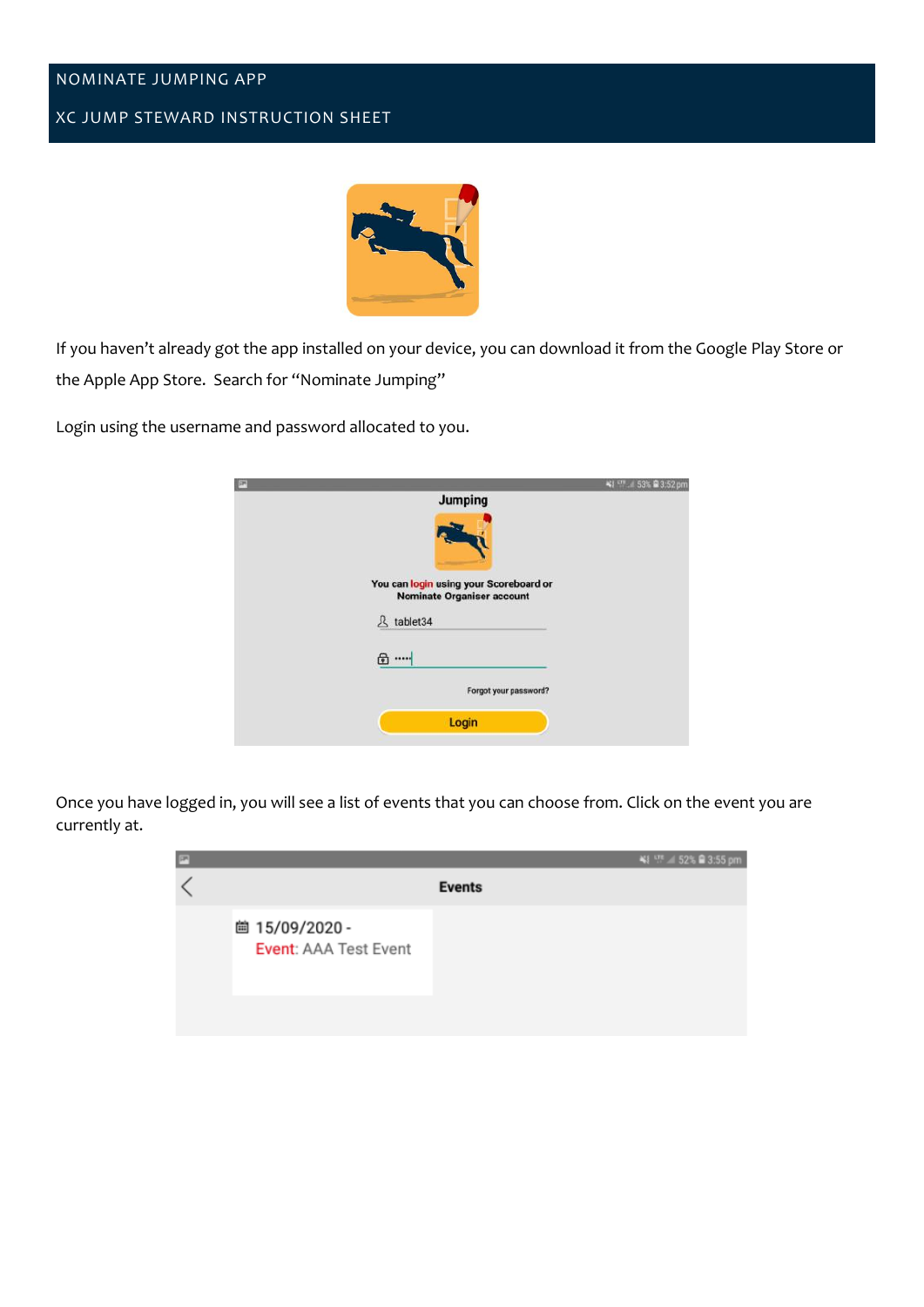Once the event has been selected, click on cross country.



You will then see a list of classes that you can score for. Make sure you select the correct height. You will need to come back out to this page to change to a different class when the current class has finished.

| P |                                  |                                        | ¥4 空 451% 自 4:00 pm |
|---|----------------------------------|----------------------------------------|---------------------|
|   | <b>Cross Country Classes</b>     |                                        |                     |
|   | No: 02 - Eventing<br>Class: 80cm | No: 05 - Eventing<br><b>Class: 105</b> |                     |
|   | No: 06 - Eventing<br>Class: 95cm |                                        |                     |

Once you have selected the class, click on jumping.

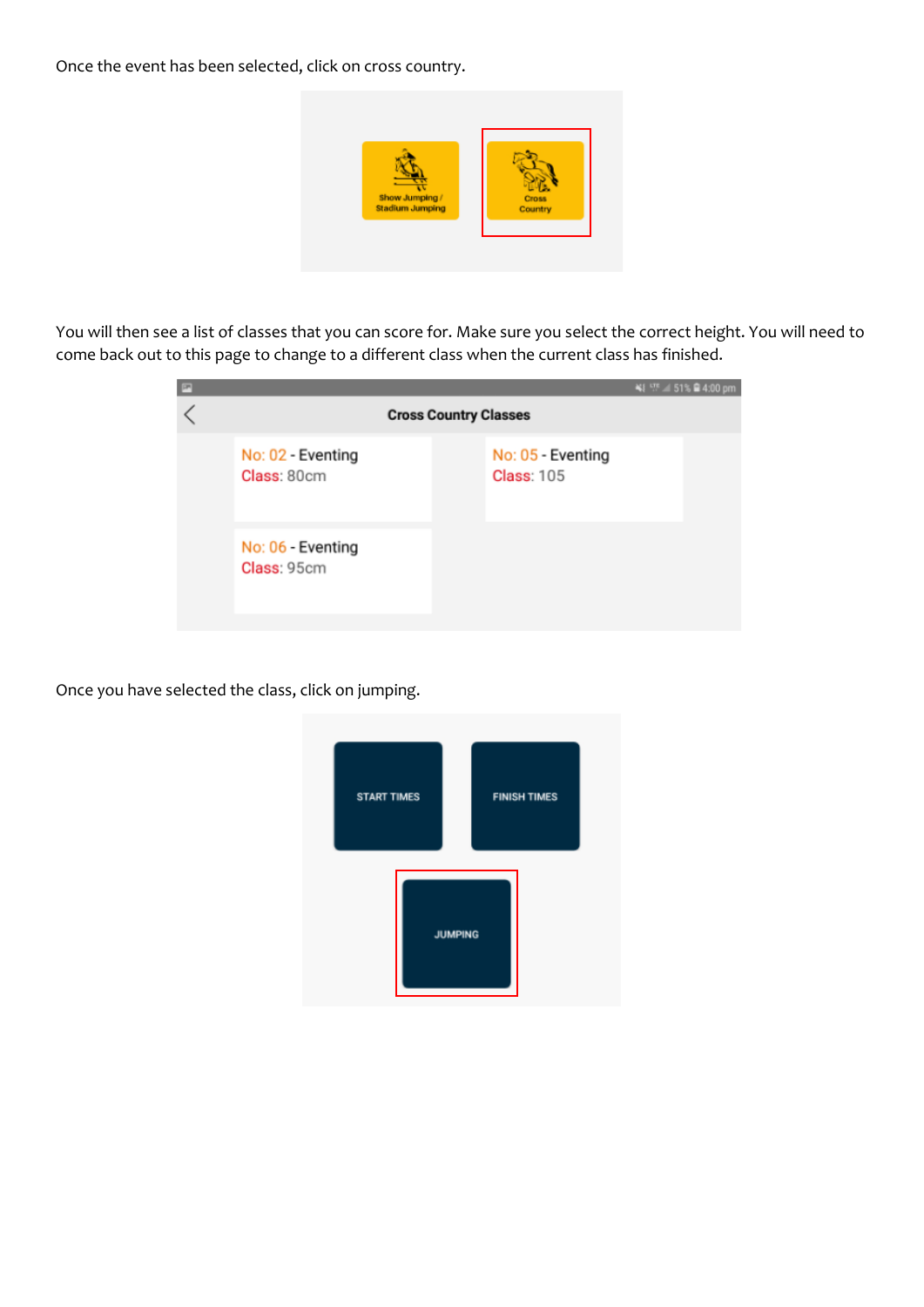Before you start scoring, you will need to select which jumps you are scoring for. Click on the cog wheel at the top right hand side of the screen.



This will bring up a full list of all jumps setup for this class. Make sure you choose **all** jumps you are scoring for on this screen. You will need to do this for each class you are scoring for before you start scoring but it only needs to be done once before the class has started. Once a jump has been selected, it will show a red tick on the right hand side of the screen. Once you have selected all jumps, click ok.

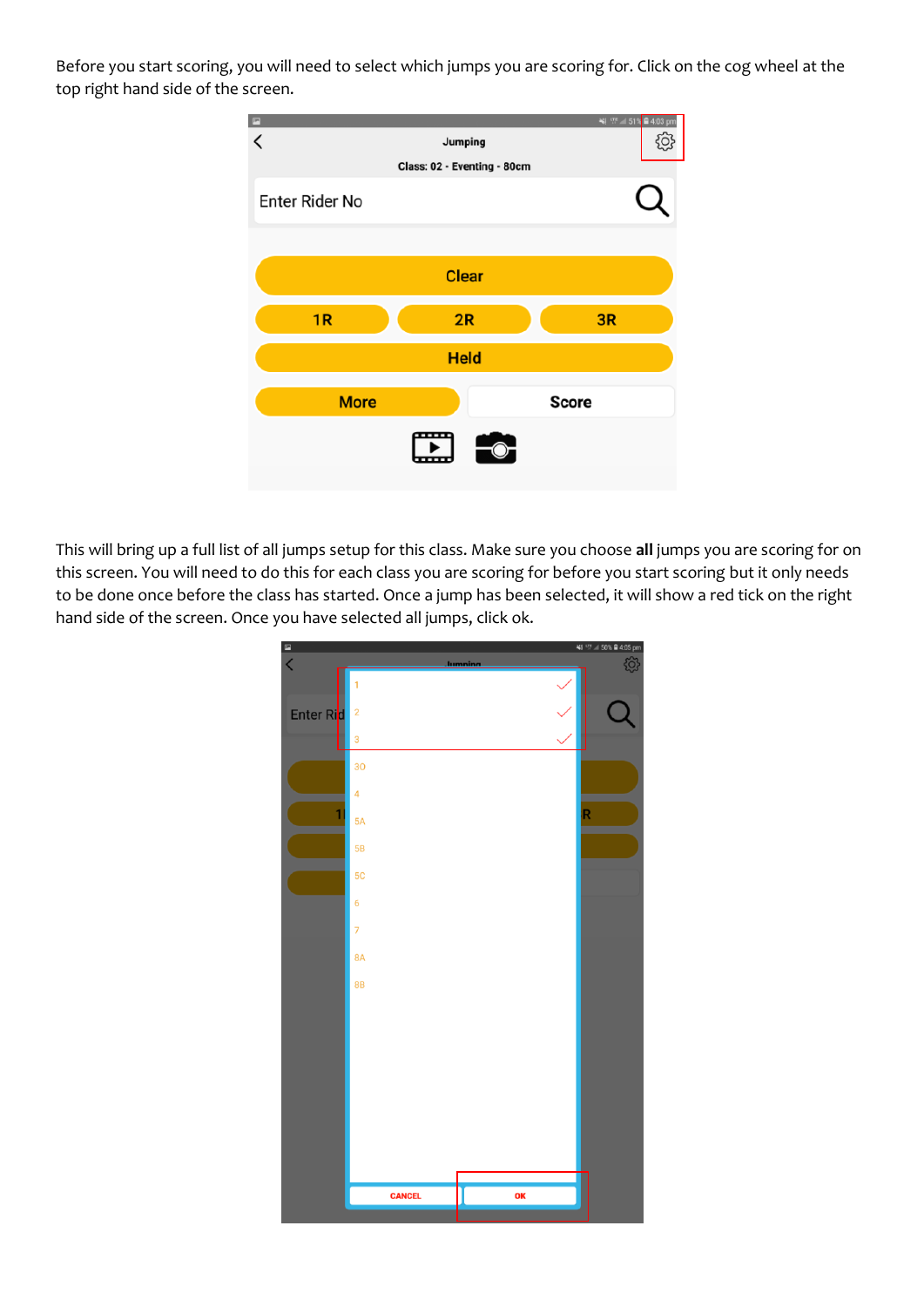You will be taken back to the jump scoring page. Click on the "enter rider no" box to type in rider number and click on the magnifying glass on the number pad to search. Alternatively, click on the magnifying glass to bring up a full list of riders. Click on select beside the rider.

| $\blacksquare$ |                                                                  |                                              |                         |                         |              |              | ¥1 177 4 50% ■ 4:06 pm      |
|----------------|------------------------------------------------------------------|----------------------------------------------|-------------------------|-------------------------|--------------|--------------|-----------------------------|
| $\,$ $\,$      |                                                                  | හි<br>Jumping<br>Class: 02 - Eventing - 80cm |                         |                         |              |              |                             |
|                |                                                                  |                                              |                         |                         |              |              |                             |
| 55             |                                                                  |                                              |                         |                         |              |              |                             |
|                |                                                                  |                                              |                         |                         |              |              |                             |
|                |                                                                  |                                              |                         | <b>Clear</b>            |              |              |                             |
|                | 1R                                                               |                                              |                         | 2R                      |              | 3R           |                             |
|                |                                                                  |                                              |                         | <b>Held</b>             |              |              |                             |
|                |                                                                  |                                              | <b>More</b>             |                         |              | <b>Score</b> |                             |
|                |                                                                  |                                              |                         |                         |              |              |                             |
|                |                                                                  |                                              |                         |                         |              |              |                             |
|                |                                                                  |                                              |                         |                         |              |              |                             |
|                |                                                                  |                                              |                         |                         |              |              |                             |
|                |                                                                  |                                              |                         |                         |              |              |                             |
|                |                                                                  |                                              |                         |                         |              |              |                             |
|                |                                                                  |                                              |                         |                         |              |              |                             |
|                |                                                                  |                                              | 1                       |                         |              |              |                             |
|                |                                                                  |                                              |                         | $\mathbf{2}$            | 3            |              |                             |
|                |                                                                  |                                              | $\sqrt{4}$              | 5                       | 6            |              |                             |
|                |                                                                  |                                              | 7                       | 8                       | 9            |              |                             |
|                |                                                                  |                                              | $\left( \times \right)$ | 0                       | $\mathsf{Q}$ |              |                             |
|                |                                                                  |                                              |                         |                         |              |              |                             |
| ₽              |                                                                  |                                              |                         |                         |              |              | ¥∜ ™ ⊿ 50% <b>≘</b> 4:06 pm |
|                | $\overline{\left\langle \right\rangle }$<br>හි<br><b>Jumping</b> |                                              |                         |                         |              |              |                             |
|                | Class: 02 - Eventing - 80cm                                      |                                              |                         |                         |              |              |                             |
|                | <b>Enter Rider No</b>                                            |                                              |                         |                         |              |              |                             |
|                |                                                                  |                                              |                         |                         |              |              |                             |
|                | 1                                                                |                                              |                         | $\overline{\mathbf{2}}$ |              | 3            |                             |
|                |                                                                  |                                              |                         |                         |              |              |                             |
|                | No                                                               | Rider                                        |                         |                         | Horse        |              |                             |
|                | h                                                                | <b>Test Nominate</b>                         |                         |                         | DEVLIN       | Select       |                             |
|                | 2<br>Delia Wright                                                |                                              |                         |                         | DEVLIN       | Select       |                             |
|                | 55                                                               | Nominate Testing                             |                         | DAVE                    | Select       |              |                             |

**CLOSE**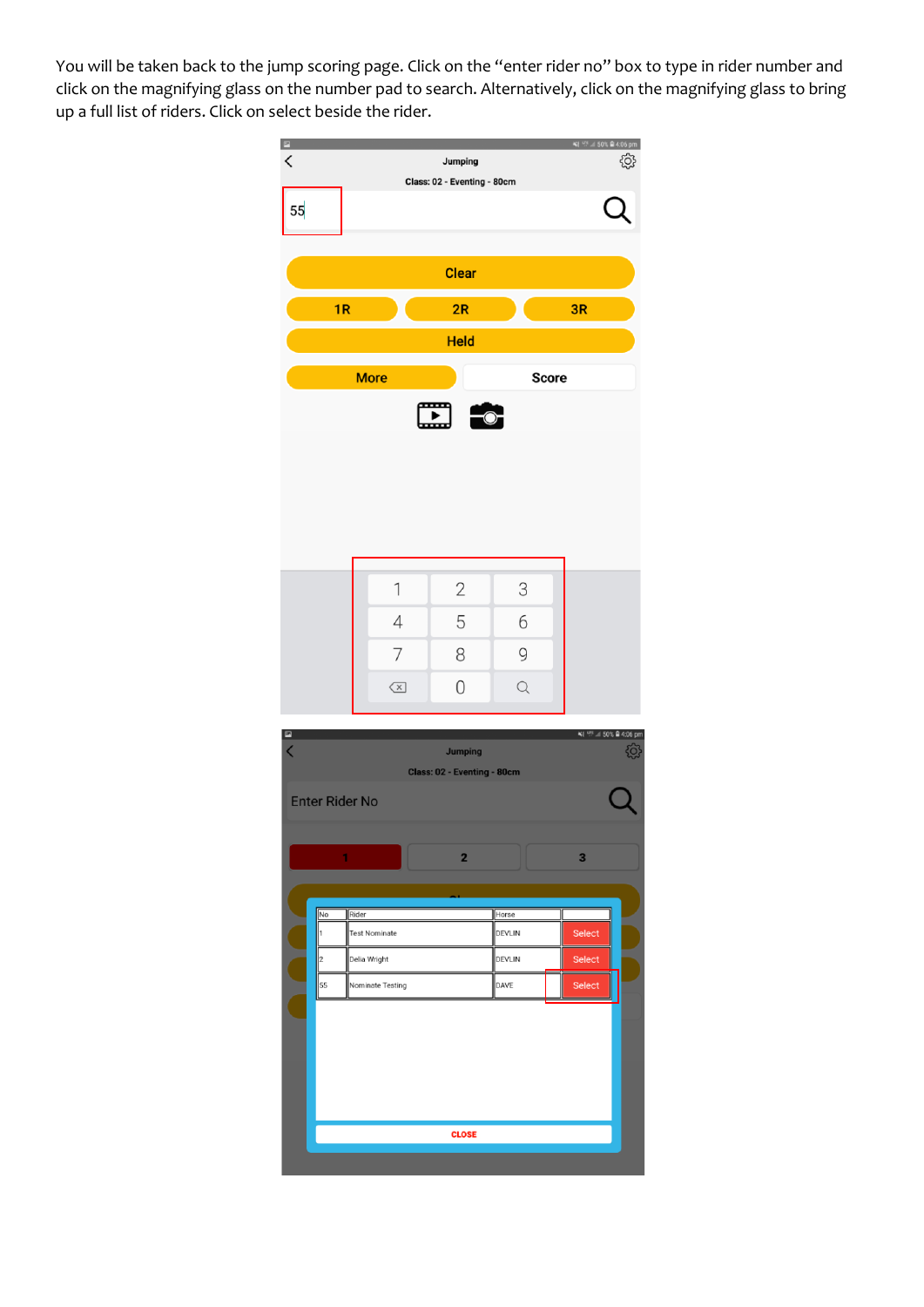Once the rider has been selected their number, rider name and horse name will show just underneath the rider number box. Ensure you have the correct number selected.

If you are scoring for multiple jumps, these will show above the clear button. The selected jump will appear in red.



Once the rider has jumped the jump, you can enter their scores. You will see the most common scores listed on the screen. Click on the score and it will show in the score box on the lower right hand side, beside the more button. You can then click on the next jump to score the next jump or search the next rider if you are only looking after one jump. Ensure the jump you are scoring is in red if you are scoring multiple. If a rider is clear, it will show as a – in the score box. 1R, 2R, 3R etc will also show in this box.

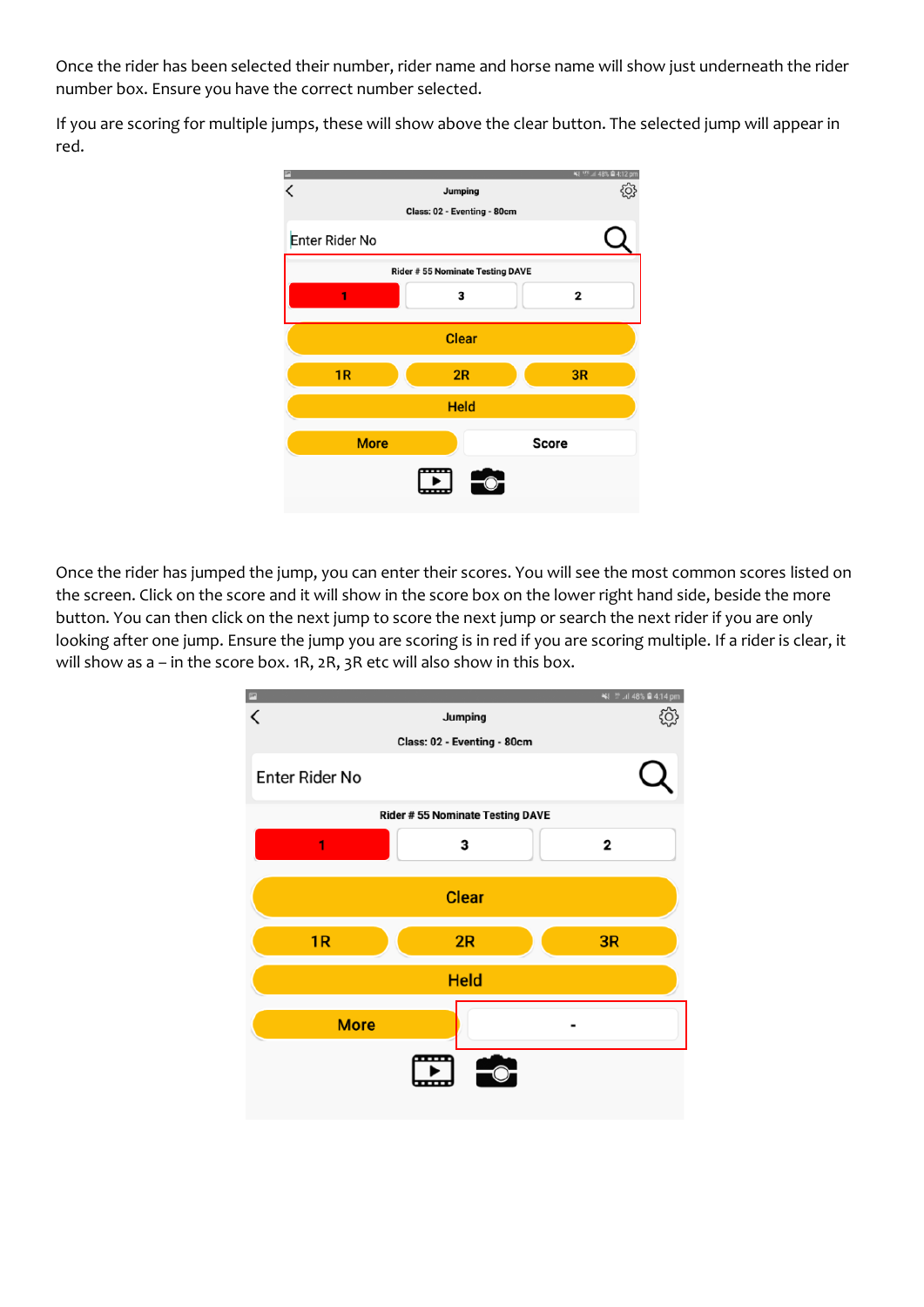

The more button shows additional scoring options, these are the less common scoring options you might need to use occasionally. If required, click on the words for the scoring option needed and click ok.

| MF = Missed Flag                   |    |  |  |
|------------------------------------|----|--|--|
| <b>BD</b> = Break Frangible Device |    |  |  |
| FH = Fall of Horse                 |    |  |  |
| $RT = Retired$                     |    |  |  |
| MJ = Missed Jump                   |    |  |  |
| $FR = Fall of Ridge$               |    |  |  |
| <b>CANCEL</b>                      | ОK |  |  |

If a rider is held at your jump, click on the held button. This will start a timer. When you are ready to restart the rider, click on the released to stop the timer.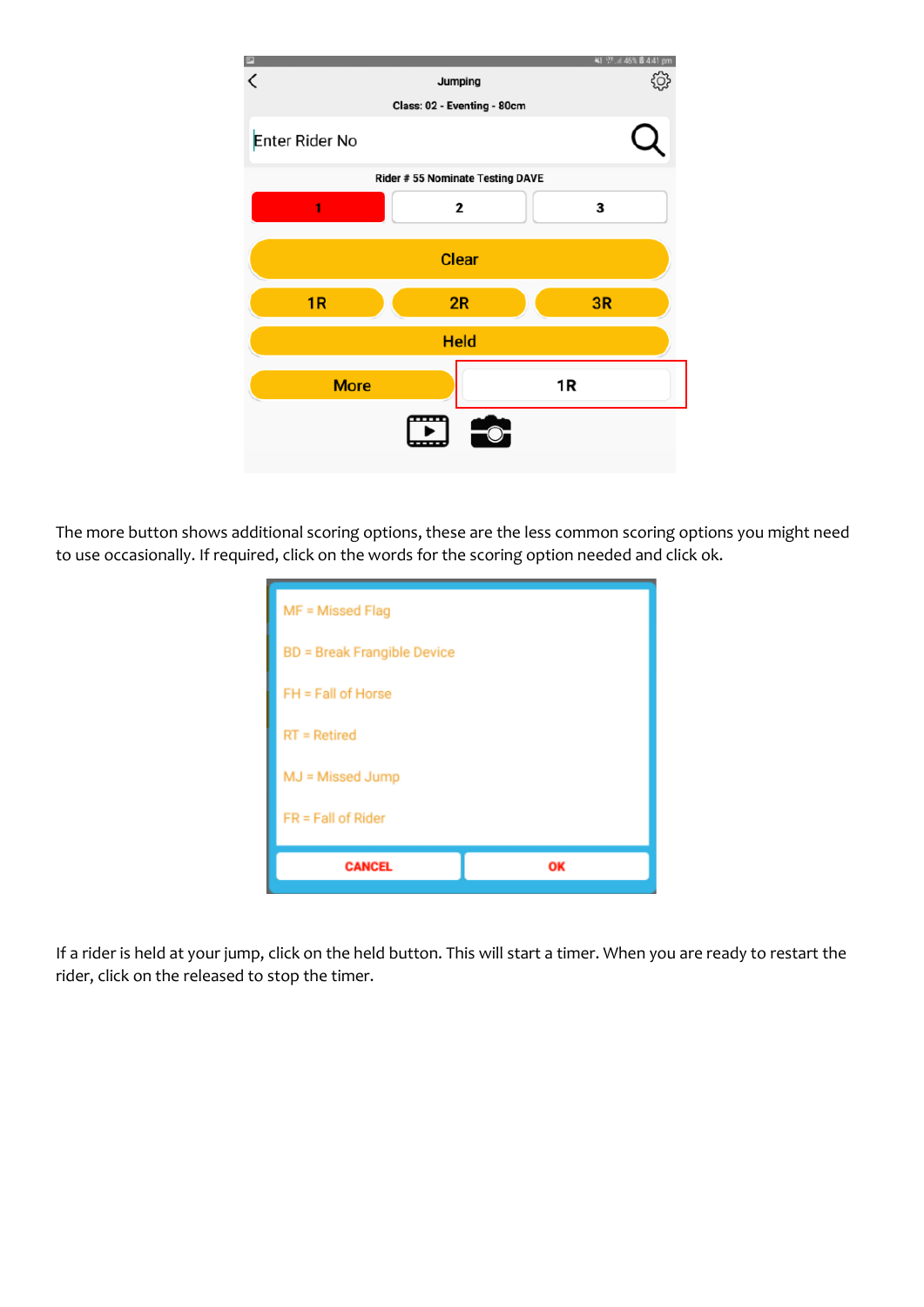|                 |                                        | ¥3 STE 47% ■ 4:17 pm |  |  |
|-----------------|----------------------------------------|----------------------|--|--|
|                 | Jumping                                | $\hat{Q}$            |  |  |
|                 | Class: 02 - Eventing - 80cm            |                      |  |  |
| Enter Rider No  |                                        |                      |  |  |
|                 | <b>Rider #55 Nominate Testing DAVE</b> |                      |  |  |
| 1               | 3                                      | 2                    |  |  |
|                 | <b>Clear</b>                           |                      |  |  |
| 1R              | 2R                                     | 3R                   |  |  |
| <b>Released</b> |                                        |                      |  |  |
| 00:00:42        |                                        |                      |  |  |
| <b>More</b>     |                                        |                      |  |  |
|                 |                                        |                      |  |  |

You also have the option of videoing riders as they come over the jump. This is particularly useful if you are at a difficult jump like a water jump for example. If there are any queries, this will allow the Cross Country Controller to view the video of the horse in question and make a determination. Click on the camera button (bottom right side of the screen). The app may ask you to allow it to take pictures and record video. Please click on allow. Once the camera opens on your phone/tablet, click on the red record button and you can stop at any time. Once you have clicked on stop, you will see a retry or ok at the top of the screen. If you are happy with the recording, click on ok. This will then take you back to the app to continue scoring.



Once you have scored the rider and all jumps you are in charge of, click on either the enter rider number area to type in the rider number or click the magnifying glass to select the rider from the class list and continue the same steps mentioned above.